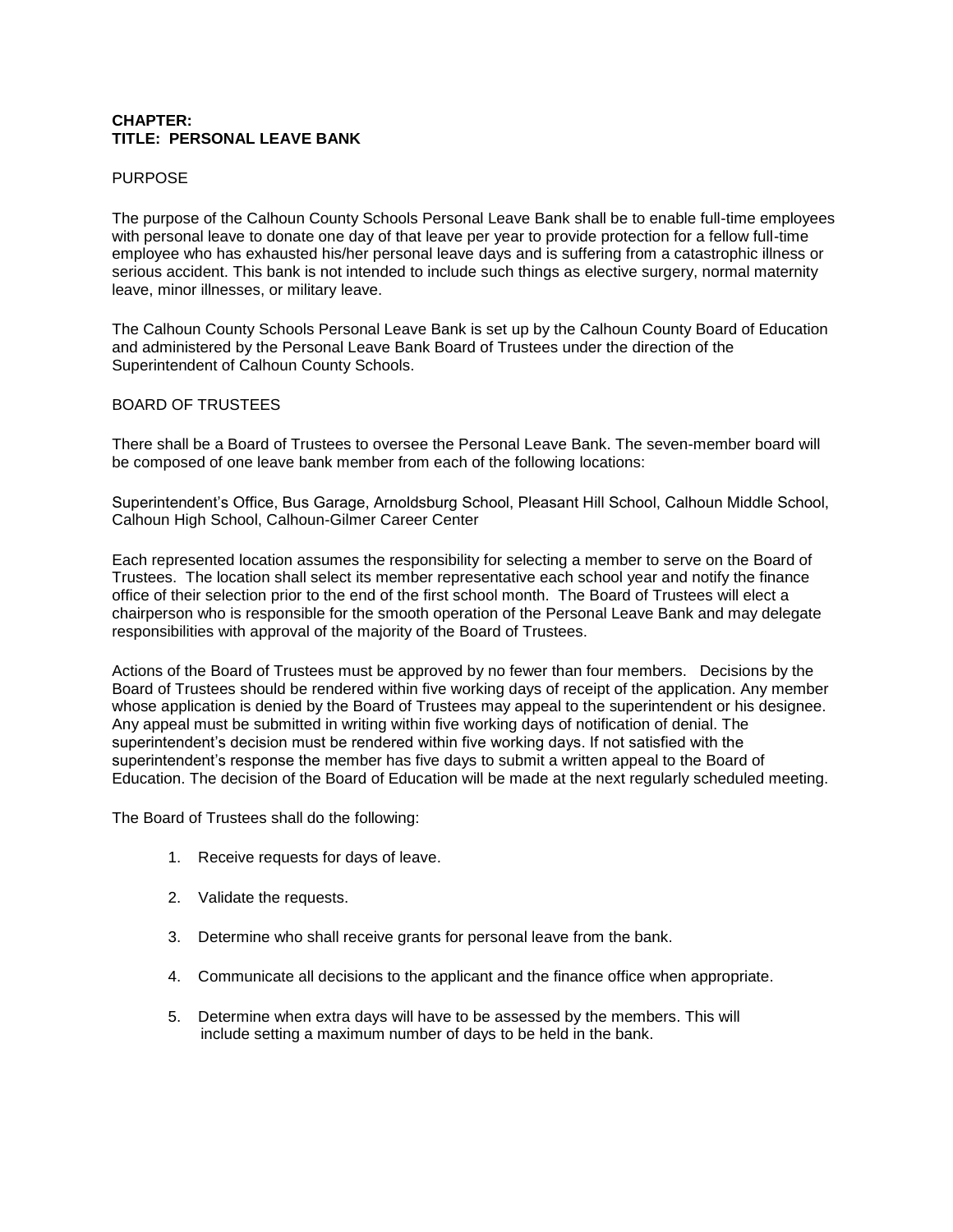The Finance Office shall do the following:

- 1. Maintain an accurate record of members and the date each joined.
- 2. Issue a statement to all members once a year showing the activity of the bank and the balance of days in the bank.

## **MEMBERSHIP ELIGIBILITY**

All full-time employees who have at least five days of accumulated personal leave are eligible to be members at the date of implementation. In subsequent years, any employee who has five days of accumulated personal leave at the end of the previous school year is eligible to be a member. To become a member each person must voluntarily contribute one personal leave day to the bank. Once the day is contributed, the employee relinquishes all claims to said day. For continued eligibility, the member must be able to contribute an additional day to the bank when the Board of Trustees determines an additional assessment is necessary. This does not apply to employees who are currently drawing from the bank. No employee may contribute more than two days total per calendar year. Membership will continue until the employee is ruled ineligible, or requests to withdraw as a member in writing.

Employees may join the leave bank by indicating on the payroll information sheet they are required to complete at the beginning of the school year.Employees may only join the personal leave bank during the enrollment period which will start at the beginning of the school year and end on the last day of the first month of the approved school calendar.

## **WITHDRAWAL OF DAYS**

Only members of the Calhoun County Board of Education Personal Leave Bank shall be eligible to withdraw days.

The following criteria must be met before approval:

- 1. The employee will have exhausted all accumulated personal leave (both nocause, sick leave, and vacation).
- 2. The employee is the victim of a serious accident or illness requiring a lengthy hospital stay and home recuperation or an extended illness, such as but not limited to, a heart attack, cancer, or a severe injury.
- 3. The employee has gone or will have gone 5 days without pay.
- 4. The employee or his representative has completed and submitted the Request for Withdrawal of Days form.

# **OPERATION OF PERSONAL LEAVE BANK**

1. Upon approval by the Board of Trustees, a maximum of 20 days will be deposited in the participant's account.

2. The member may re-apply to the Board of Trustees for an additional 20 days. Then an additional 20 days. No member may use more than 60 days for any one illness or accident.